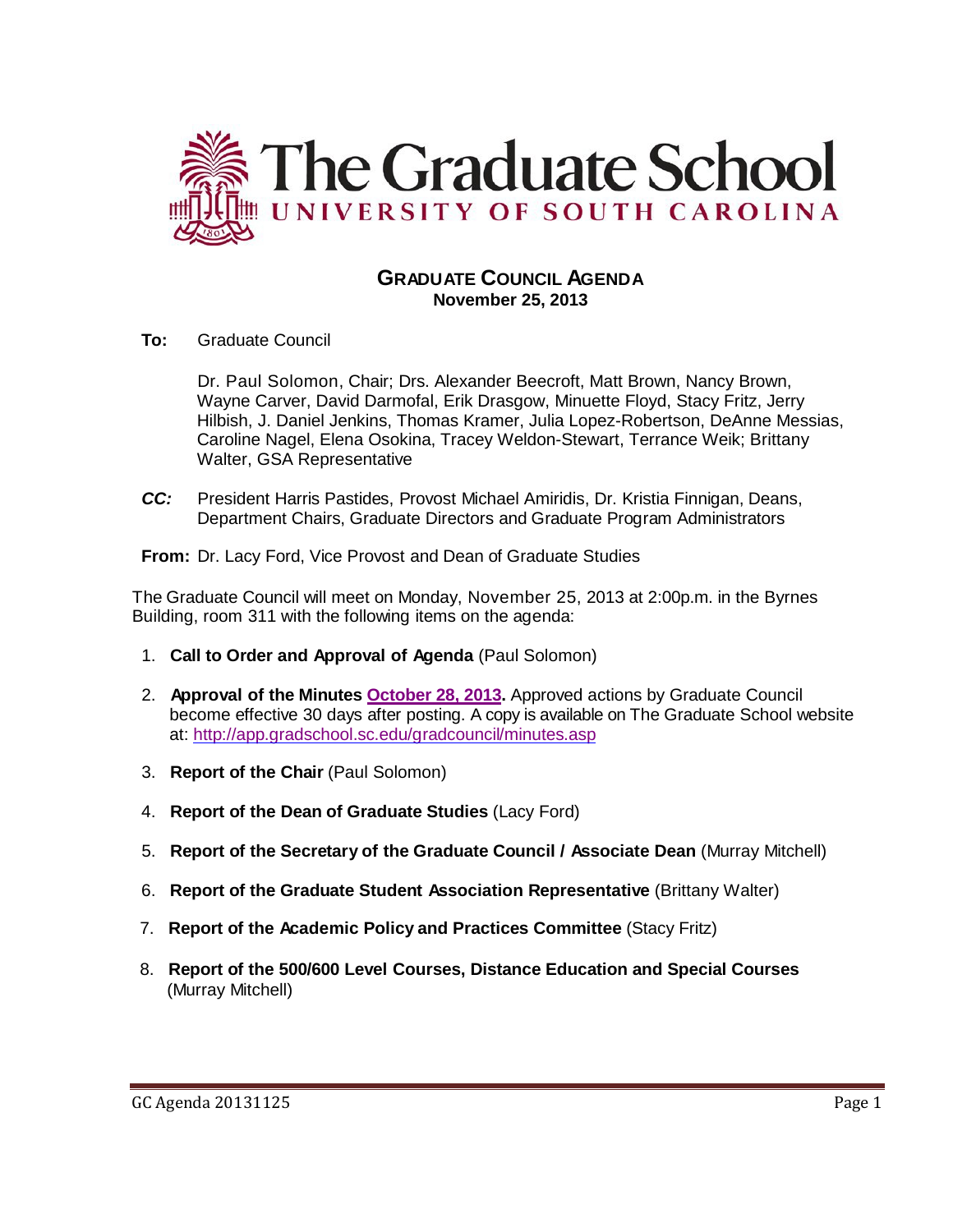## **500/600 Level Courses**

Course Change Proposals:

| <b>GERM 510</b> | Number change to GERM 410                  |
|-----------------|--------------------------------------------|
| <b>CSCE 516</b> | Prerequisite change                        |
| <b>CSCE 563</b> | Prerequisite change                        |
| <b>CSCE 582</b> | Prerequisite change                        |
| <b>SOCY 507</b> | Description and prerequisite change        |
| <b>SOCY 513</b> | Title, description and prerequisite change |
| <b>SOCY 520</b> | Title and description change               |
| <b>SOCY 540</b> | Prerequisite change                        |

Course Deletions:

SOCY 501 SOCY 508 SOCY 510 SOCY 511 SOCY 526

New Course Proposals:

CSCE 572 Human-Computer Interaction (3) [Effective Term: Spring 2014]

MUSC 593 Arts Marketing (3) [Effective Term: Spring 2014]

Distance Education Delivery EDEX 619 EDEX 691 PSYC 520

9. **Fellowships and Scholarships Committee** (Wayne Carver)

## 10. **Report of Science, Math, and Related Professional Programs Committee** (DeAnne Messias)

*Department of Pathology, Microbiology, and Immunology*

Course Change Proposal [MBIM 730 Frontiers in Biomedical Sciences](http://gradschool.sc.edu/facstaff/gradcouncil/2013/MBIM%20730%20Frontiers%20in%20Biomedical%20Sciences_Redacted.pdf) (1) Change course credit to 3. [Effective Term: Fall 2014]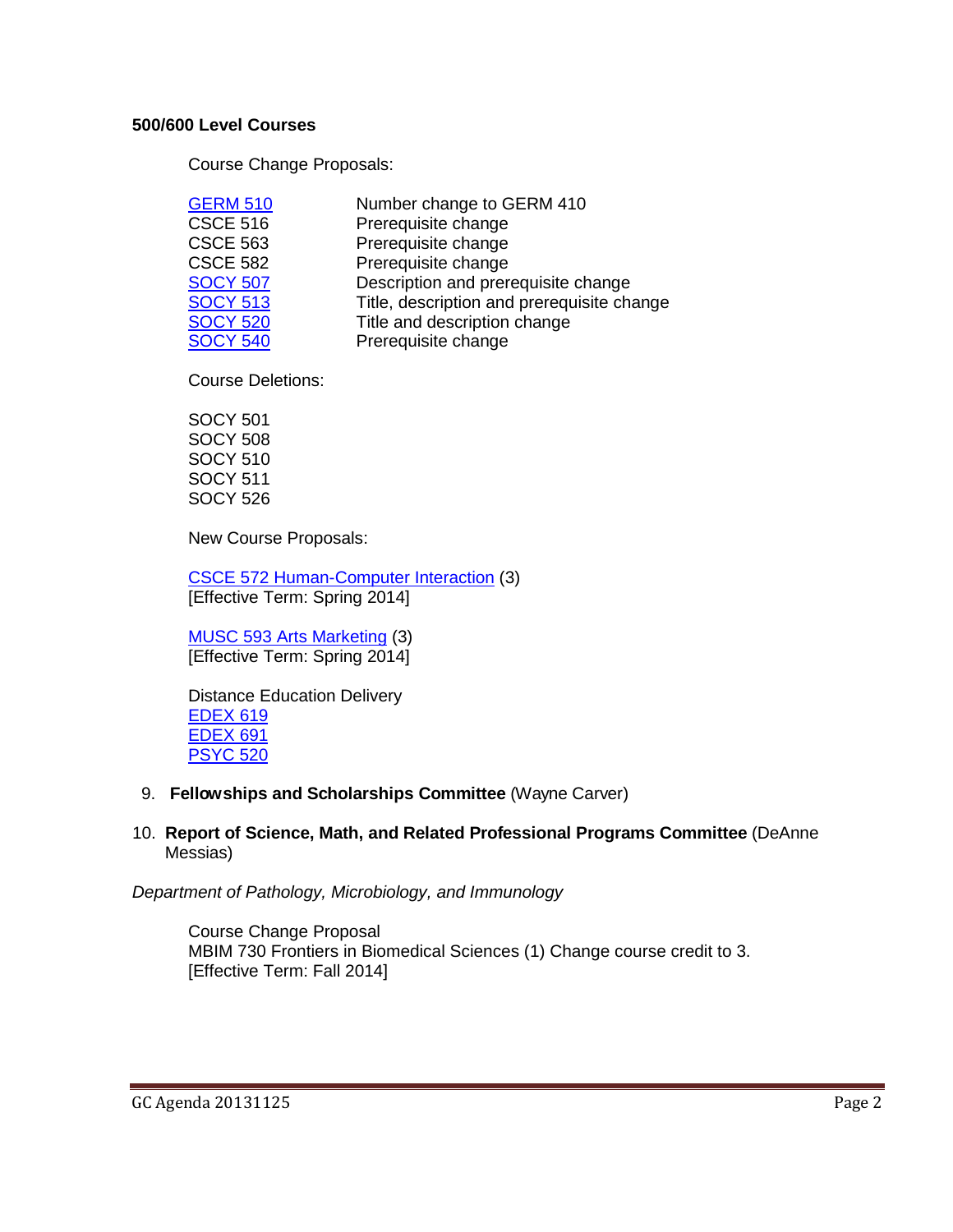*Arnold School of Public Health*

Academic Program Actions/Bulletin Change [ASPH Masters of Science Exercise](http://gradschool.sc.edu/facstaff/gradcouncil/2013/MS%20EXercise%20SCience%20apa%20ASPH_Redacted.pdf) Science - Name Change for Area of [Specialization/Concentration](http://gradschool.sc.edu/facstaff/gradcouncil/2013/MS%20EXercise%20SCience%20apa%20ASPH_Redacted.pdf) [Effective Term: Fall 2014]

Academic Program Actions/Bulletin Change ASPH PhD Exercise Science - [Name Change for Area of Specialization/Concentration](http://gradschool.sc.edu/facstaff/gradcouncil/2013/PhD%20%20EXercise%20SCience%20APA%20ASPH_Redacted.pdf) Name Change [Effective Term: Fall 2014]

Academic Program Actions/Bulletin Change [ASPH Doctorate of Physical Therapy \(DPT\) Program Curriculum Change](http://gradschool.sc.edu/facstaff/gradcouncil/2013/DPT%20EXercise%20SCience%20APA%20ASPH_Redacted.pdf) [Effective Term: Spring 2014]

Academic Program Actions/Bulletin Change [ASPH Doctorate of Philosophy in Epidemiology \(54\)](http://gradschool.sc.edu/facstaff/gradcouncil/2013/DPT%20EXercise%20SCience%20APA%20ASPH_Redacted.pdf) [Effective Term: Fall 2014]

Course Change Proposal [EPID 749 Investigative Epidemiology: Infectious Diseases](http://gradschool.sc.edu/facstaff/gradcouncil/2013/EPID%20749%20CCP%20_Redacted.pdf) (3) [Effective Term: Fall 2014]

Course Change Proposal [BIOS 754 Discrete Data Analysis](http://gradschool.sc.edu/facstaff/gradcouncil/2013/BIOS%20754%20CCP_Redacted.pdf) (3) [Effective Term: Fall 2014]

Course Change Proposal [HSPM 708 Cost-Benefit Analysis in Health](http://gradschool.sc.edu/facstaff/gradcouncil/2013/HSPM%20708%20CCP_Redacted.pdf) (3) [Effective Term: Fall 2014]

Course Change Proposal [EPID 801 Epidemiologic Methods III](http://gradschool.sc.edu/facstaff/gradcouncil/2013/EPID%20801%20CCP.pdf) (3) [Effective Term: Fall 2014]

Course Change Proposal [EPID 802 Advanced Analytic Methods in Epidemiology](http://gradschool.sc.edu/facstaff/gradcouncil/2013/EPID%20802%20CCP.pdf) (3) [Effective Term: Fall 2014]

New Course Proposal [EXSC 727 Controlled Trials in Exercise Science](http://gradschool.sc.edu/facstaff/gradcouncil/2013/EXSC%20727_Redacted.pdf) (3) [Effective Term: Fall 2014]

New Course Proposal [ENHS 771 Environmental Health Sciences Seminar](http://gradschool.sc.edu/facstaff/gradcouncil/2013/ENHS%20771_Redacted.pdf) (1) [Effective Term: Fall 2014]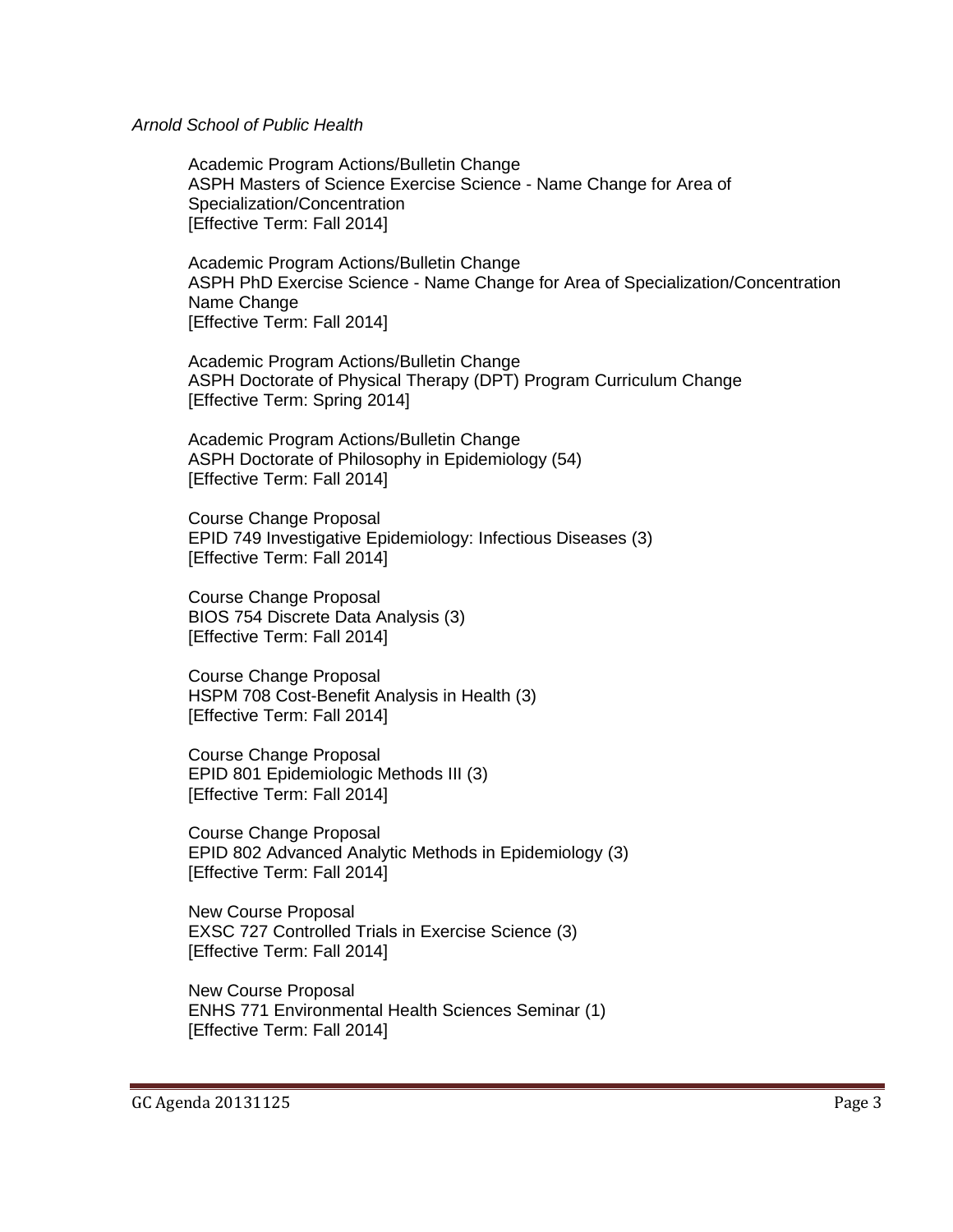Course Change Proposal [PHYT 756 Topics in Physical Therapy: ICU, Integumentary and Women's Health Issues](http://gradschool.sc.edu/facstaff/gradcouncil/2013/PHYT%20756%20CCP_Redacted.pdf) (2) [Effective Term: Fall 2014]

Course Change Proposal [PHYT 760 Orthotics and Prosthetics](http://gradschool.sc.edu/facstaff/gradcouncil/2013/PHYT%20760%20CCP_Redacted.pdf) (3) [Effective Term: Spring 2014]

#### *Department of Statistics*

Academic Program Actions/Bulletin Change [Statistics Certificate of Graduate Study in Applied Statistics \(CGS-AS\)](http://gradschool.sc.edu/facstaff/gradcouncil/2013/Statistics%20Certificate%20of%20Graduate%20Study%20in%20Applied%20Statistics%20(CGS-AS).pdf) [Effective Term: Fall 2014]

### *Department of Engineering and Computing*

Course Change Proposal/Bulletin Change [ENCP 702 Engineering Graphics with Solid Modeling for Teachers](http://gradschool.sc.edu/facstaff/gradcouncil/2013/ENCP%20702%20CCP_Redacted.pdf) (3) [Effective Term: Fall 2014]

Course Change Proposal [ELCT 873 Advances in Physical Electronics](http://gradschool.sc.edu/facstaff/gradcouncil/2013/ELCT%20873_Redacted.pdf) (3) [Effective Term: Fall 2014]

Course Change Proposal [ELCT 866 Laser Physics, Beams, and Dynamics](http://gradschool.sc.edu/facstaff/gradcouncil/2013/elct%20866_Redacted.pdf) (3) [Effective Term: Fall 2014]

Course Change Proposal [ELCT 867 Advances in Quantum Electronics](http://gradschool.sc.edu/facstaff/gradcouncil/2013/ELCT%20867%20ccp_Redacted.pdf) (3) [Effective Term: Fall 2014]

Course Change Proposal [ELCT 781 Pulsed Power Systems](http://gradschool.sc.edu/facstaff/gradcouncil/2013/ELCT%20781_Redacted.pdf) (3) [Effective Term: Fall 2014]

Course Change Proposal [ELCT 775 Plasma Electronics](http://gradschool.sc.edu/facstaff/gradcouncil/2013/ELCT%20775%20CCP_Redacted.pdf) (3) [Effective Term: Fall 2014]

*School of Earth, Ocean & Environment*

Bulletin Change [Masters of Earth & Environmental Resource Management](http://gradschool.sc.edu/facstaff/gradcouncil/2013/MEERM%20BCH%2010-18_Redacted.pdf) [Effective Term: Spring 2014]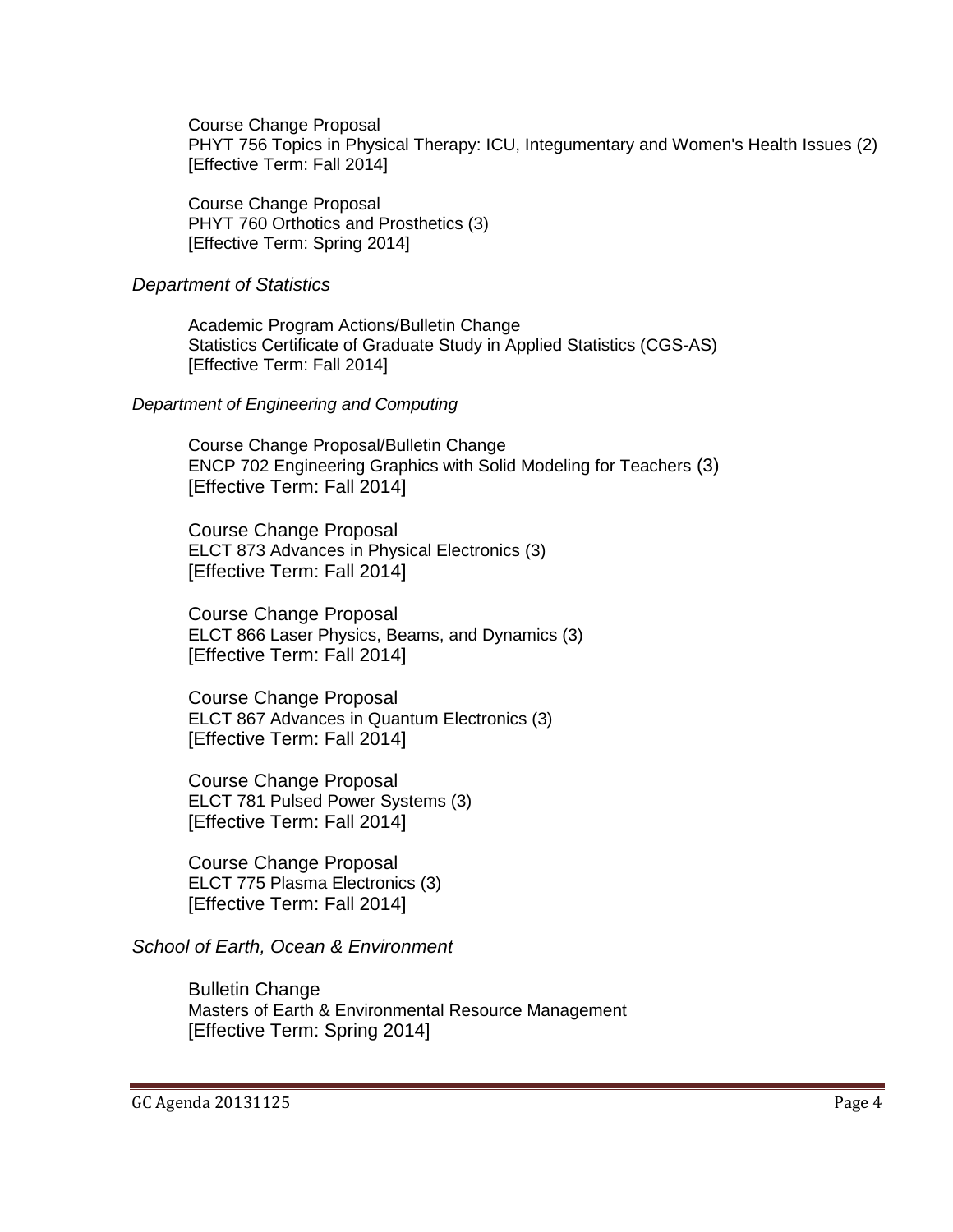Bulletin Change [Marine Science Program](http://gradschool.sc.edu/facstaff/gradcouncil/2013/Marine%20Science%20Program%20BCH%209-30_Redacted.pdf)  [Effective Term: Spring 2014]

Course Change Proposal/Bulletin Change [GEOL 725 Solid Earth Processes](http://gradschool.sc.edu/facstaff/gradcouncil/2013/GEOL%20725%20CCP_Redacted.pdf) (4) [Effective Term: Fall 2014]

## *Department of Pharmacology, Physiology, and Neuroscience*

Course Change Proposal/Bulletin Change [PHPH 775 Practicum in Nurse Anesthesia](http://gradschool.sc.edu/facstaff/gradcouncil/2013/PHPH%20775%20CCP_Redacted.pdf) (6-7) [Effective Term: Fall 2014]

New Change Proposal [PHPH 777 Practicum II in Nurse Anesthesia](http://gradschool.sc.edu/facstaff/gradcouncil/2013/PHPH%20777%20NCP_Redacted.pdf) (6) [Effective Term: Spring 2014] [Prerequisite: PHPH 775]

New Change Proposal [PHPH 779 Practicum III in Nurse Anesthesia](http://gradschool.sc.edu/facstaff/gradcouncil/2013/PHPH%20779%20NCP_Redacted.pdf) (6) [Effective Term: Spring 2014] [Prerequisite: PHPH 777]

New Change Proposal PHPH 781 [Practicum IV in Nurse Anesthesia](http://gradschool.sc.edu/facstaff/gradcouncil/2013/PHPH%20779%20NCP_Redacted.pdf) (6) [Effective Term: Spring 2014] [Prerequisite: PHPH 779]

Schedule Exception Request [PHPH J701 Physiology for Health Sciences](http://gradschool.sc.edu/facstaff/gradcouncil/2013/PHPH%20J701_Redacted.pdf) (6) [Effective Term: Spring 2014]

## 11. **Report of the Humanities, Social Sciences, Education, and Related Professional Programs Committee** (J. Daniel Jenkins)

*Department of English, Language and Literature*

Academic Program Actions/Bulletin Change [English, M.A.](http://gradschool.sc.edu/facstaff/gradcouncil/2013/APA%20ENGL%20MA%20AOE%20Spch%20Comm%20curr%20change%20November%2020%202013%20(2).pdf) (30) [Effective Term: Fall 2014]

Course Change Proposal/Bulletin Change **[SPCH 796 Independent Study in Speech Communication, Rhetoric and Performance](http://gradschool.sc.edu/facstaff/gradcouncil/2013/814%20CCP%20SPCH%20796_Redacted.pdf)** [Effective Term: Fall 2014]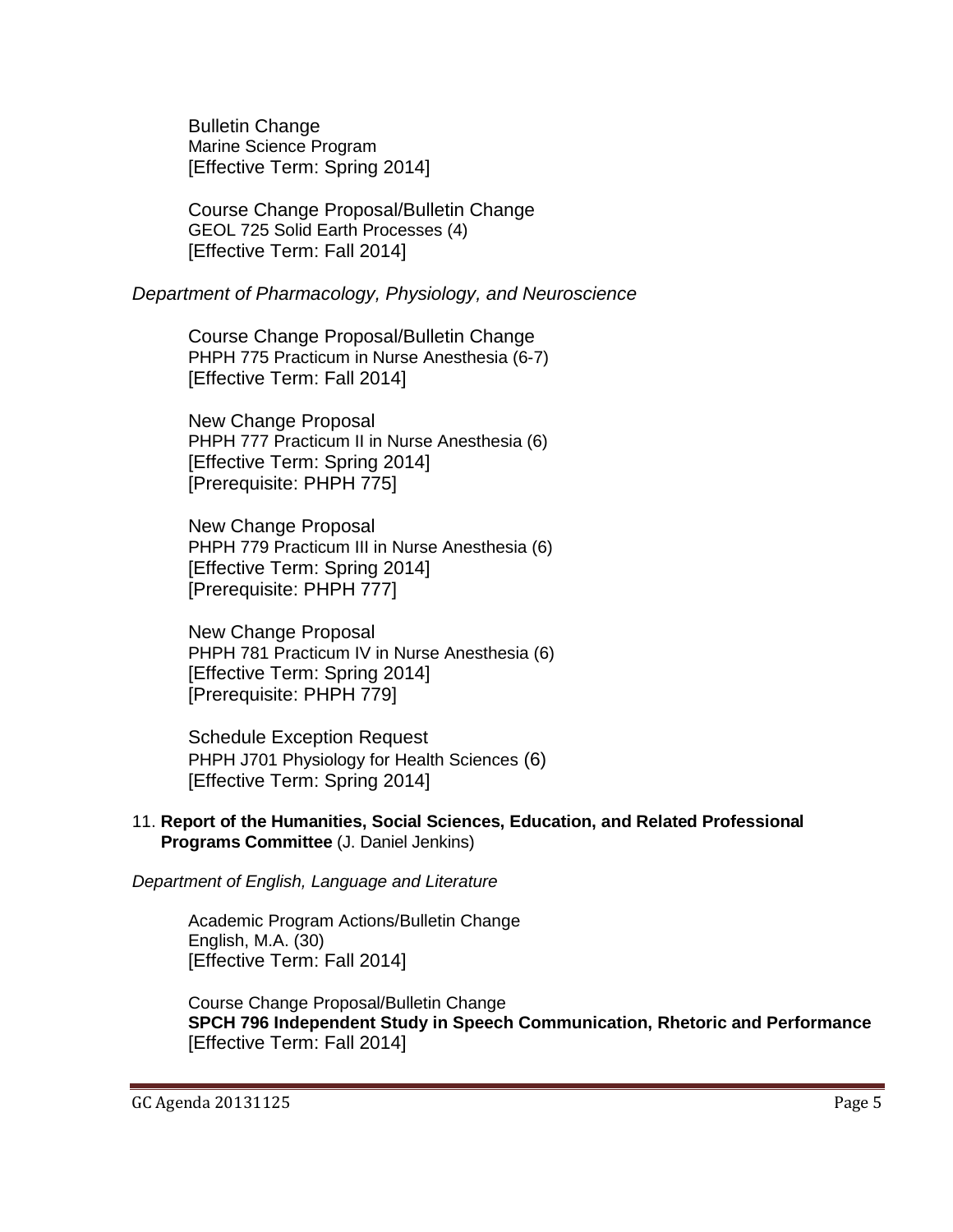Course Change Proposal/Bulletin Change, Arts and Sciences **[SPCH 797 Special Projects in Speech Communication, Rhetoric and Performance](http://gradschool.sc.edu/facstaff/gradcouncil/2013/814%20CCP%20SPCH%20797%20BCH%20JUS_Redacted.pdf)** [Effective Term: Fall 2014]

## *Department of Anthropology*

New Change Proposal [ANTH 762 Biological Anthropology Principles & Theory](http://gradschool.sc.edu/facstaff/gradcouncil/2013/ANTH%20762%20NCP_Redacted1.pdf) (3) [Effective Term: Fall 2014]

### *College of Social Work*

Course Change Proposal/Bulletin Change SOWK 784 - [Social Work Practice with Individuals, Families, and Groups](http://gradschool.sc.edu/facstaff/gradcouncil/2013/SOWK%20784%20CCP_Redacted.pdf) (3) [Effective Term: Fall 2014]

Course Change Proposal/Bulletin Change [SOWK 783 Social Work Practice with Individuals, Families, and Groups Field Instruction III](http://gradschool.sc.edu/facstaff/gradcouncil/2013/SOWK%20783%20Social%20Work%20Practice%20with%20Individuals,%20Families%20and%20Groups%20Field%20Instruction%20III_Redacted.pdf) (3) [Effective Term: Fall 2014]

New Course Proposal [SOWK 779 Advanced Social Work Interventions](http://gradschool.sc.edu/facstaff/gradcouncil/2013/SOWK%20779%20NCP_Redacted1.pdf) (3) [Effective Term: Fall 2014]

New Course Proposal [SOWK 778 Advanced Analysis of Social Policy, Programs, and](http://gradschool.sc.edu/facstaff/gradcouncil/2013/SOWK%20778%20NCP_Redacted1.pdf) Services (3) [Effective Term: Fall 2014]

New Course Proposal [SOWK 777 Advanced Theory for Social Work Practice](http://gradschool.sc.edu/facstaff/gradcouncil/2013/SOWK%20777%20NCP_Redacted2.pdf) (3) [Effective Term: Fall 2014]

Course Change Proposal/Bulletin Change [SOWK 722 Social Work Practice with Individuals and Families](http://gradschool.sc.edu/facstaff/gradcouncil/2013/SOWK%20722%20CCP_Redacted1.pdf) (3) [Effective Term: Fall 2014]

Bulletin Change [Social Work MSW Plans of Study](http://gradschool.sc.edu/facstaff/gradcouncil/2013/SOWK%20BCH%20MSW%20Plan%20of%20Study.pdf) [Effective Term: Fall 2014]

*Darla Moore School of Business*

Academic Program Actions/Bulletin Change DMSB - [Modification of Overall Admission Statement and PMBA Admission Criteria](http://gradschool.sc.edu/facstaff/gradcouncil/2013/PMBA%20Modification%20to%20Master) [Effective Term: Fall 2014]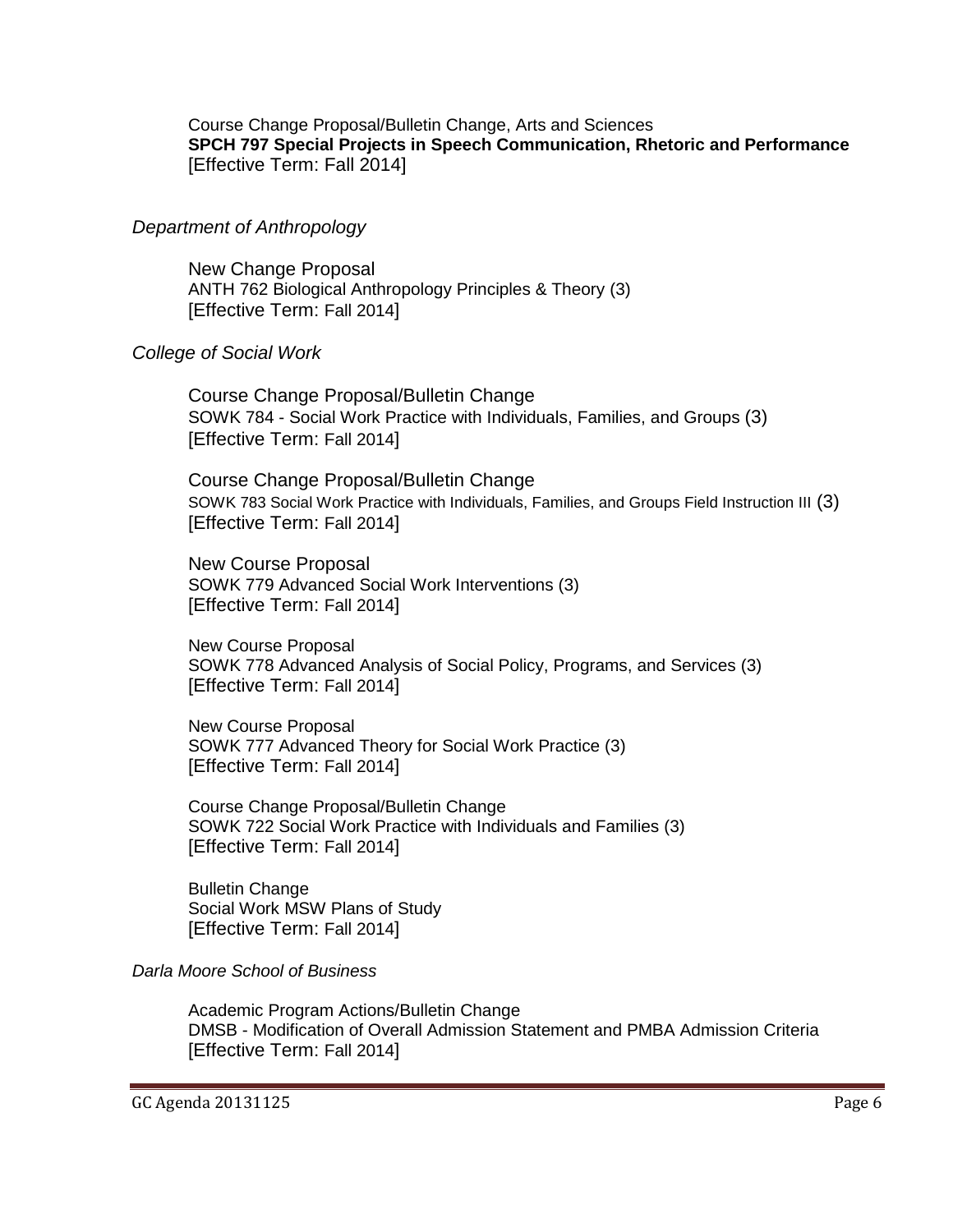Academic Program Actions/Bulletin Change DMSB - [Graduate Certificate in Human Resources](http://gradschool.sc.edu/facstaff/gradcouncil/2013/APA%20Grad%20Cert%20HR_Redacted.pdf) (12) [Effective Term: Summer I 2014]

Academic Program Actions/Bulletin Change DMSB - [Graduate Certificate in Financial and Resource Management](http://gradschool.sc.edu/facstaff/gradcouncil/2013/APA%20Financial%20and%20Resource%20Mgmt.pdf) (12) [Effective Term: Summer I 2014]

Academic Program Actions/Bulletin Change DMSB - [Graduate Certificate in Business Analytics](http://gradschool.sc.edu/facstaff/gradcouncil/2013/APA%20Graduate%20Certificate%20in%20Business%20Analytics_Redacted.pdf) (12) [Effective Term: Summer I 2014]

Academic Program Actions/Bulletin Change DMSB – [Executive International Master of Business Administration](http://gradschool.sc.edu/facstaff/gradcouncil/2013/APA%20Executive%20International%20Master%20of%20Business%20Administration_Redacted.pdf) (48) [Effective Term: Summer I 2014]

Course Change Proposal/Bulletin Change [DMSB 710 Financial Accounting in the Global Environment](http://gradschool.sc.edu/facstaff/gradcouncil/2013/CCP%20DMSB%20710_Redacted.pdf) (2) [Effective Term: Fall 2014]

Course Change Proposal/Bulletin Change [DMSB 712 Decision Analysis](http://gradschool.sc.edu/facstaff/gradcouncil/2013/DMSB%20712%20Decision%20Analysis_Redacted.pdf) (3) [Effective Term: Fall 2014]

Course Change Proposal/Bulletin Change [DMSB 717 Management Accounting in the Global Environment](http://gradschool.sc.edu/facstaff/gradcouncil/2013/DMSB%20717_Redacted.pdf) (2) [Effective Term: Fall 2014]

#### *Department of Psychology*

Academic Program Actions/Bulletin Change [PSYC Clinical-Community Psychology Doctoral Program](http://gradschool.sc.edu/facstaff/gradcouncil/2013/PSYC%20Clinical-Community%20Psychology%20Doctoral%20Program%20APA_Redacted.pdf) (81) [Effective Term: Fall 2014]

New Course Proposal [PSYC 801 Cognitive Neuroscience I](http://gradschool.sc.edu/facstaff/gradcouncil/2013/PSYC%20801%20Cognitive%20Neuroscience%20I_Redacted.pdf) (3) [Effective Term: Spring 2014]

New Course Proposal [PSYC 802 Cognitive Neuroscience II](http://gradschool.sc.edu/facstaff/gradcouncil/2013/PSYC%20802%20Cognitive%20Neuroscience%20II_Redacted.pdf) (3) [Effective Term: Spring 2014] [Prerequisite: PSYC 801]

Course Change Proposal/Bulletin Change [PSYC 835 Advanced Psychotherapy Practicum](http://gradschool.sc.edu/facstaff/gradcouncil/2013/PSYC%20835%20CCP%20w%20new%20syll_Redacted.pdf) (1-3) [Effective Term: Fall 2014] [Prerequisite: PSYC 827 or 830 and permission of instructor]